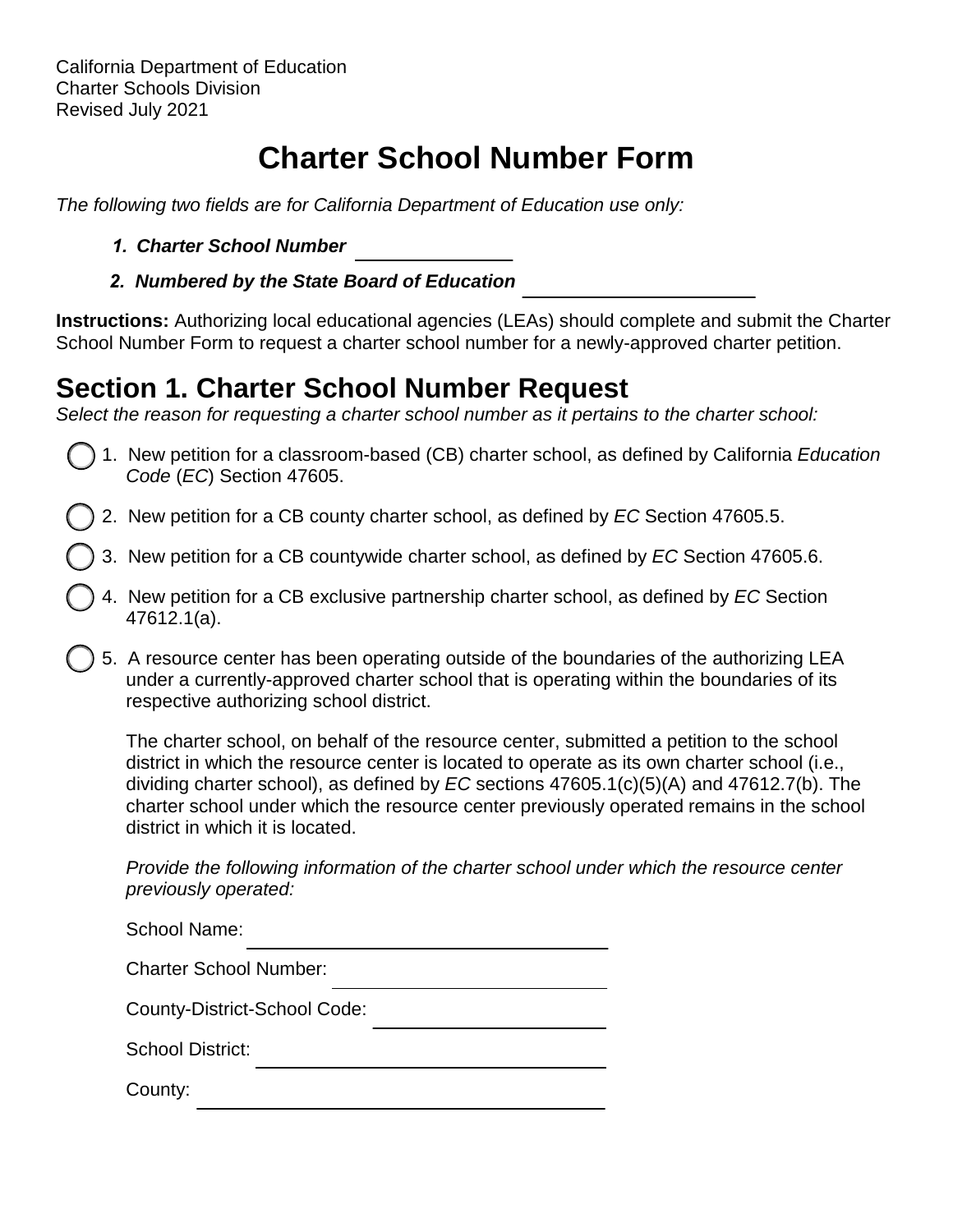## **Section 2. Charter School Information**

*Complete this section as it pertains to the charter school.*

| 1. School Name:                                    |                                                           |                    |
|----------------------------------------------------|-----------------------------------------------------------|--------------------|
| 2. Address (known or proposed):                    |                                                           |                    |
| 3. City:                                           | 4. County:                                                | 5. Zip Code:       |
| 6. Administrator Name:                             |                                                           |                    |
| 7. Administrator Email:                            |                                                           |                    |
| 8. Administrator Phone:                            |                                                           |                    |
| 9. Serving Students Start Date:                    |                                                           |                    |
| 10. Grade Span Offered:                            |                                                           |                    |
| 11. Instructional Type:                            | Classroom-based (CB)                                      |                    |
|                                                    | Nonclassroom-based (NCB)                                  |                    |
|                                                    | <b>Combination (Percent CB</b>                            | <b>Percent NCB</b> |
| 12. Funding Type:                                  | <b>Direct</b>                                             | Local              |
| 13. Data Reporting Type:                           | Independent                                               | Through authorizer |
|                                                    | 14. Conversion Charter School per EC Section 47605(a)(2): |                    |
| Yes; School name prior to conversion:              |                                                           |                    |
| County-District-School code:                       |                                                           |                    |
| )No                                                |                                                           |                    |
| 15. Special Education Administrator Name:          |                                                           |                    |
| 16. Special Education Administrator Email:         |                                                           |                    |
| 17. Special Education Administrator Phone:         |                                                           |                    |
| 18. Special Education Local Plan Area Affiliation: |                                                           |                    |

## **Section 3. Authorizing Local Education Agency Information**

*Complete this section as it pertains to the charter school's authorizing LEA.*

- 1. LEA Name: 2. County:
- 

3. Superintendent Name: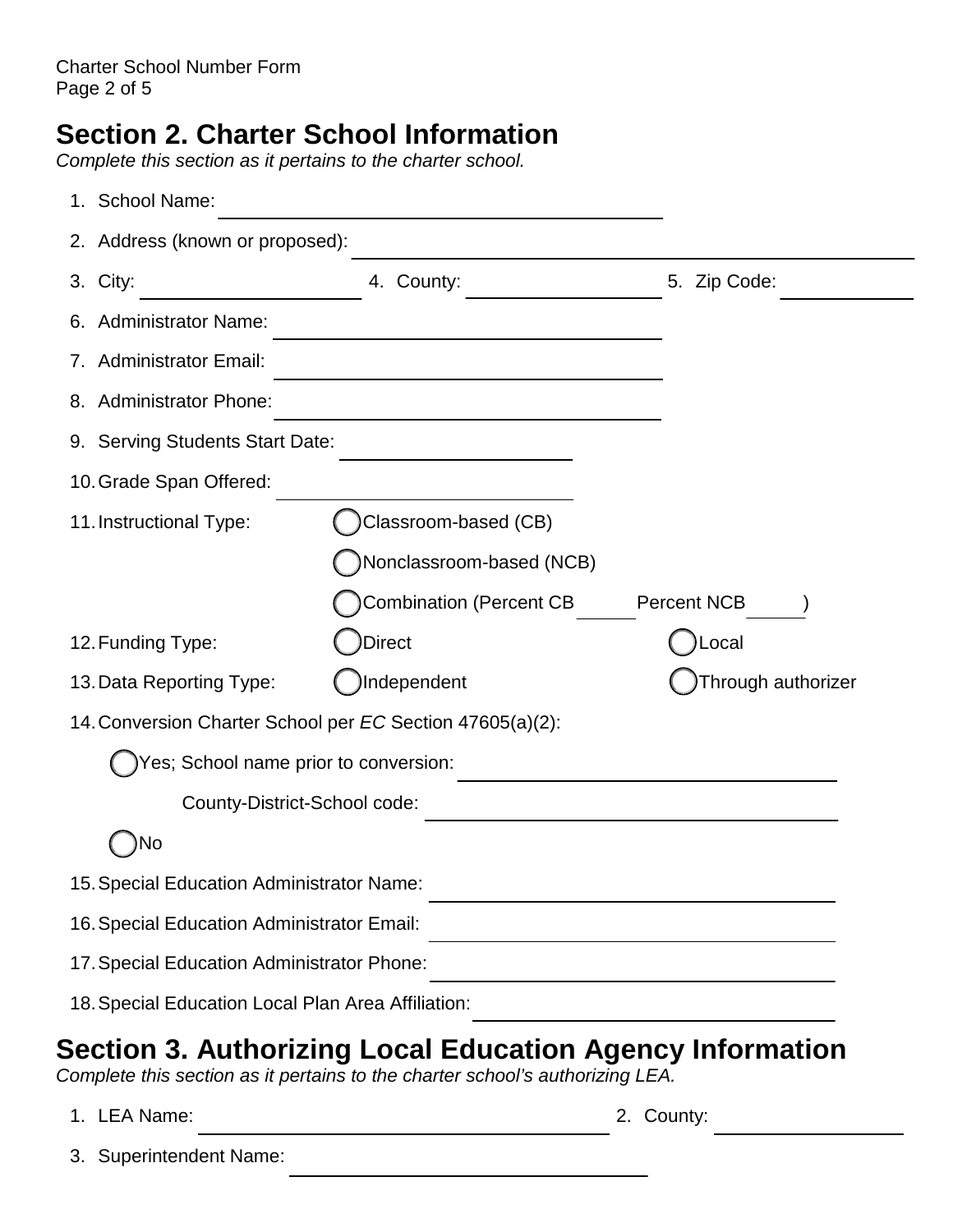#### Charter School Number Form Page 3 of 5

- 4. Superintendent Email:
- 5. Date Petition Approved:
- 6. Approved Charter Term: to
- 7. Approved by a County on Appeal, per *EC* Section 47605(k)

Yes; Denying district name:

No

8. Charter School Located within Geographical Boundaries of LEA

Yes

No; District where charter school is/will be located:

9. Charter School Occupying District Facilities, per *EC* Section 47614:

Yes; Per-square-foot charge to be paid to LEA (if known):

No

## **Section 4. Additional Charter School Information**

*Complete the following subsections as they pertain to the charter school.* 

### **Exclusive Partnership**

*Indicate if the charter school provides instruction exclusively in partnership, per EC Section 47612.1:* 

Federal Workforce Investment Act of 1998

Federally Affiliated Youth Build Programs

Federal Job Corps

California Conservation Corps

Instruction to Juvenile Court Pupils or Pupils in Residential Facilities

Instruction Not Provided Exclusively in Partnership

### **Management Organization**

*Indicate if the charter school is operated by or affiliated with one of the following:* 

| Charter Management Organization (CMO) | C Education Management Organization (EMO) |
|---------------------------------------|-------------------------------------------|
| Oother                                | ( )None                                   |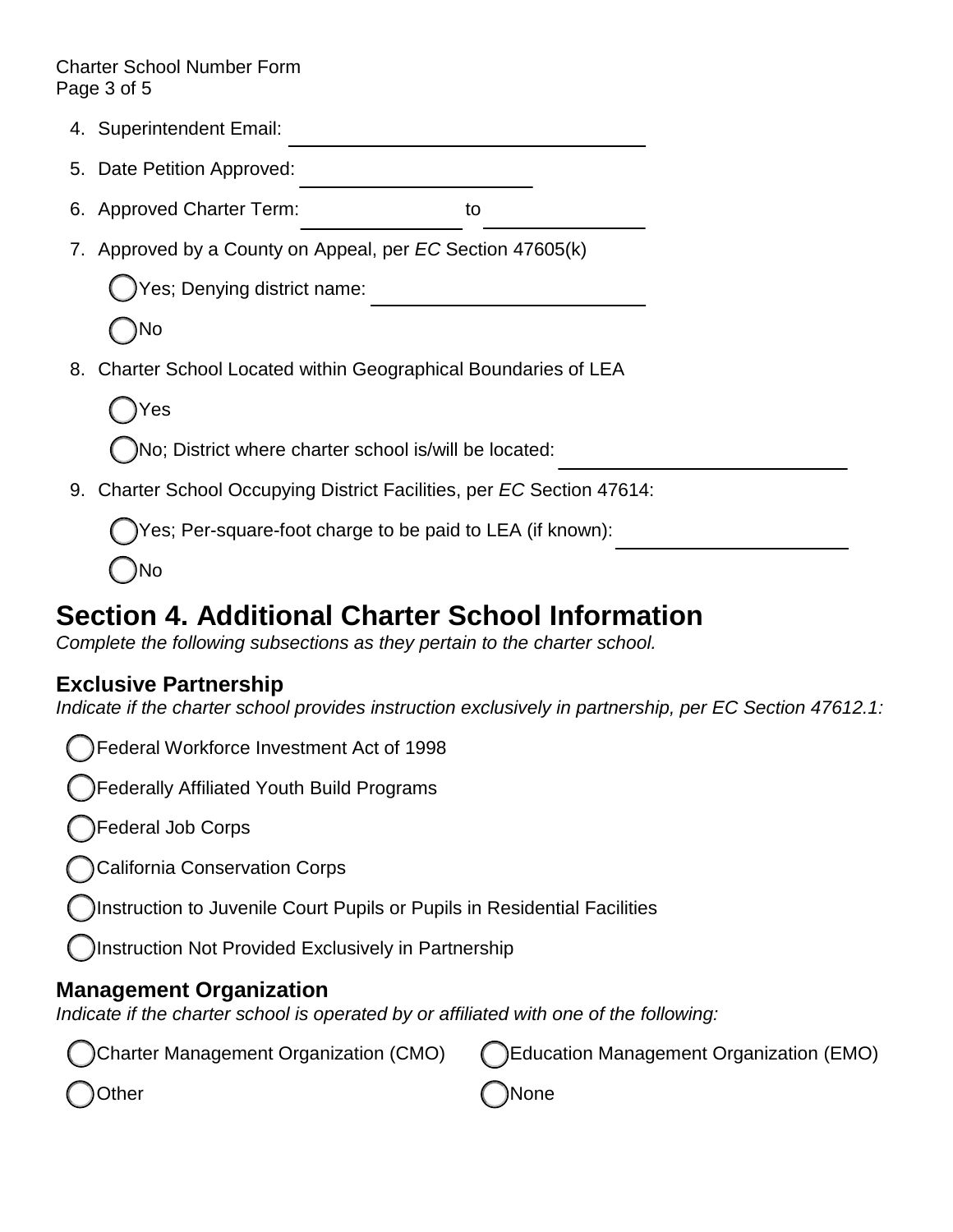Charter School Number Form Page 4 of 5

*Provide the following if CMO, EMO, or Other is selected:*

| Name of Organization: |
|-----------------------|
|-----------------------|

Employer Identification Number:

Physical Address (including city and zip code):

Mailing Address (including city and zip code):

#### **Retirement System**

*Indicate the charter school's retirement system for teachers and classified staff:* 

| California State Teachers' Retirement System (CalSTRS)   |
|----------------------------------------------------------|
| California Public Employees' Retirement System (CalPERS) |
| Other                                                    |
| None                                                     |

## **Section 7. Certifications**

### **Authorizing Local Educational Agency Certification**

By signing below, I hereby certify the following statements. Evidence to substantiate these statements can and will be provided upon request:

- The information provided in this document is true and correct.
- The authorizing LEA's governing board has reviewed and approved the charter petition pursuant to relevant *EC* and *California Code of Regulations*, Title 5 sections in their entirety.
- This document serves as official written notice, as per *EC* Section 47605(j), of the approval for the proposed charter school to operate.

Authorizing LEA Superintendent Signature **Date** Date

#### **Administrator Certification**

By signing below, I hereby certify the following statements. Evidence to substantiate these statements can and will be provided upon request:

- The information provided in this document is true and correct.
- The charter petition set forth offers a unique educational program that meets the needs of the students within the authorizing district's geographical jurisdiction.
- The charter petition complies with all requirements pursuant to *EC* sections 47605(a) and 47605.1.